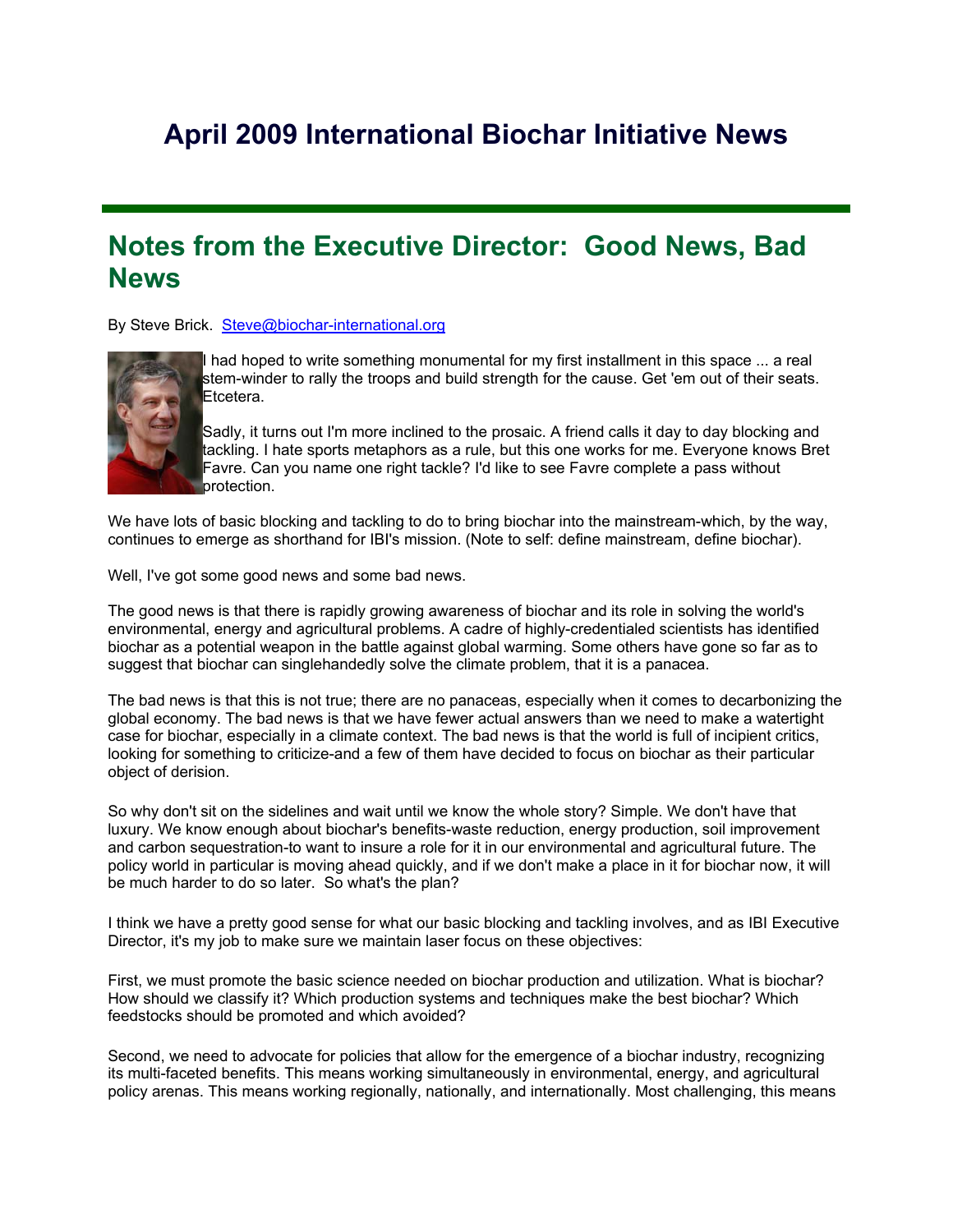arguing for policies before we have answers to the many research questions.

Third, we need many more well designed and monitored projects to produce and use biochar. We need these projects across the full range of production technologies and feedstocks. And we need them now.

Finally, we have to help the rapidly growing biochar community communicate with each other, learn from others, and succeed.

I would like to hear your views on all four of these priorities, but especially the last one. How can IBI help you succeed? Send me an email, better yet, pick up the phone and give me a call at 1-608-277-0599 (United States).

In the coming months, I'll use this space to unpack these priorities a bit more. More blocking and tackling, I know, but I'm convinced that good, basic blocking and tackling is what we need to win.

## **IBI Unveils Guide to Conducting Field Trials**

This Guide by IBI Extension Director Julie Major will help you design a scientifically valid biochar experiment at any scale ranging from a few pots in a greenhouse to a large farm. The Guide contains data sheets to record the details of your design setup and your results. To download the guide and forms, go to:

http://www.biochar-international.org/projectsandprograms.html



## **Presentations from 2008 SSSA Conference Now Available on IBI Website**

In October 2008, the joint meeting of the Soil Science Society of America (SSSA) with the Geological Society of America in Houston, TX included a three-day symposium entitled "Black Carbon in Soils and Sediments: Formation, Stabilization, Abundance, and Environmental Function".

Nearly 40 presentations were given by authors from nine countries in four oral sessions and one poster session. Topics addressed included "Classification, Formation, and Occurrence", "Identification and Characteristics", "Environmental Function", "Stability and Carbon Sequestration Potential", and "Black Carbon and Soil Organic Matter". Primary sponsors of the symposium were the Soil Chemistry Division of SSSA (David Laird, Chair) and the International Humic Substances Society (Paul Bloom, President). Symposium organizers were Jim Amonette and Dan Olk.

Upon learning that the presentations would not be posted by the SSSA after the conference, the organizers sought permission from the SSSA and from the authors to post them on the IBI website. To see the full agenda and read the presentations, go to: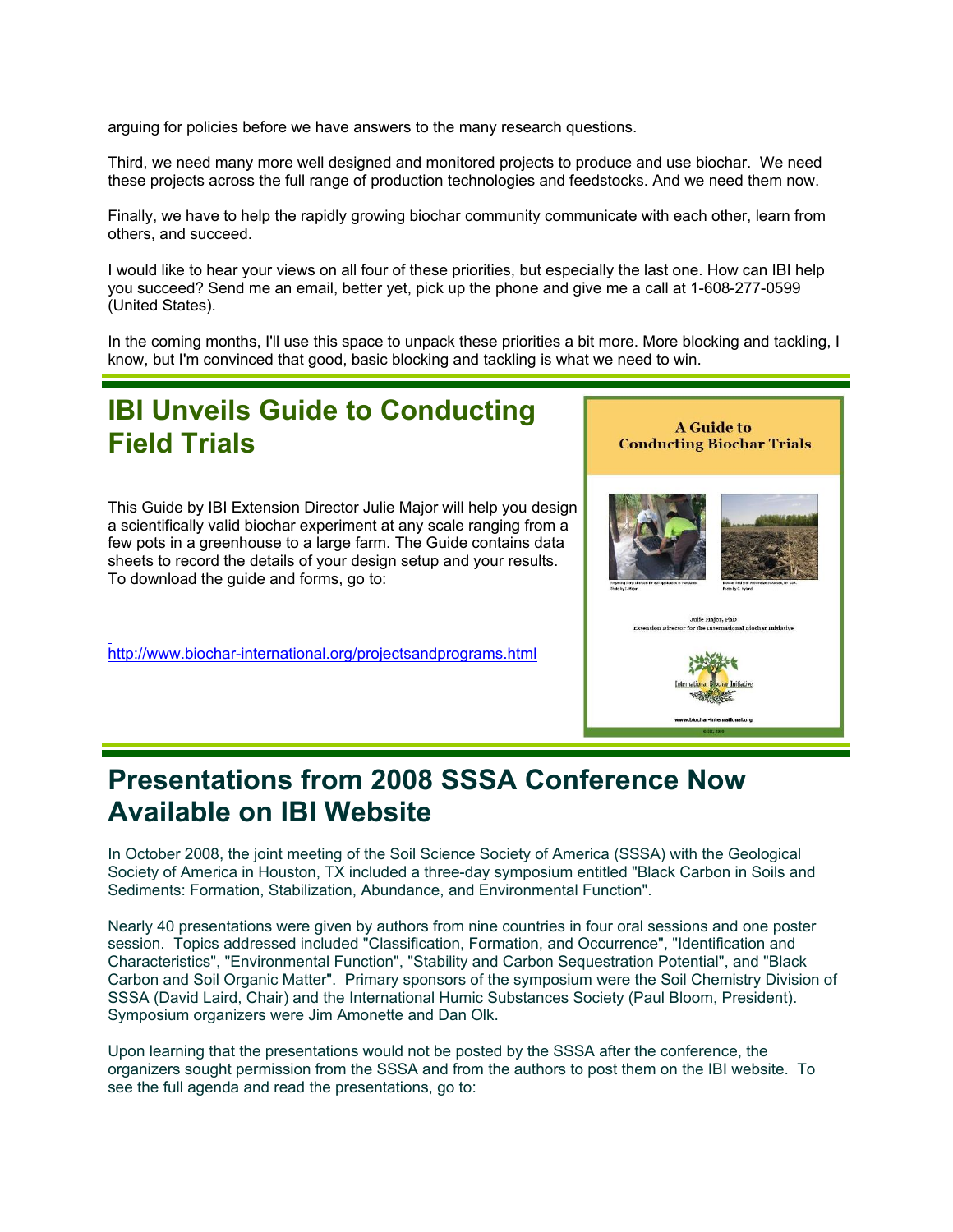## **Practitioner's Profile**

### **Mantria Industries LLC: Turning Biomass Waste into Revenue\*\***

Mantria Industries LLC, based outside of Philadelphia, is a real estate development and investment company with a focus on sustainability. Recently, Mantria started developing 6,000 acres in Central Tennessee with the aim to create a community that conforms to the Mantria Green principles-principles that call for offsetting all carbon emissions and use of green design throughout the new developments.



Working to design and build a sustainable community required Mantria to consider how to store and dispose of biomass waste onsite and ideally, to turn it into something useful. After researching its options, Mantria realized that turning this waste into bio-products could not only deal with the waste sustainably, but could also create a valuable product, biochar. This biochar could then be used in the gardens and landscaping at the development and the remainder sold to the public.

Mantria has partnered with Carbon Diversion, Inc. (CDI) out of Hawaii, to produce the biochar, called EternaGreen™. CDI already has one unit up and running in Hawaii, and in July 2009, Mantria will unveil the CDI BioRefinery, located in Sequatchie County, Tennessee-near the housing development. Troy Wragg, Founder and CEO of Mantria estimates that the CDI BioRefinery will be able to produce 7,000 pounds of biochar per hour by August 2009 and 20,000 pounds per hour by December 2009.

*CDI Biorefinery in Hawaii, Photo courtesy of Mantria Industries LLC*

 \*\*November 17, 2009: Please note, this article was written in good faith based on press releases and other information supplied by Mantria; readers are advised to consider recent developments (http://www.sec.gov/news/press/2009/2009-247.htm) before entering into any business dealings with Mantria.

# **Updates on Regional Biochar Groups**

If your group is not listed on the website, please send your information to info@biochar-international.org so you can be included in future reports. The groups listed below are both new groups and those who have sent updates (all information is also be posted on the IBI website at:

http://www.biochar-international.org/regionalbiochargroups.html).

### **New Zealand Biochar Network**

There has been an increasing amount of activity in biochar research and production in New Zealand in recent months and this is set to increase. Dr Marta Camps, Massey University's Associate Professor of Biochar and Soil Science, has just completed a 3-city biochar seminar series of the North Island and a further one is planned for the South Island in the near future, in conjunction with Drs Leo Condron and Robert Hill at Lincoln University. A NZ Biochar Network website is under construction (www.biochar.org.nz) but in the meantime, information on the New Zealand Biochar Research Centre is available at http://soilsearth.massey.ac.nz/.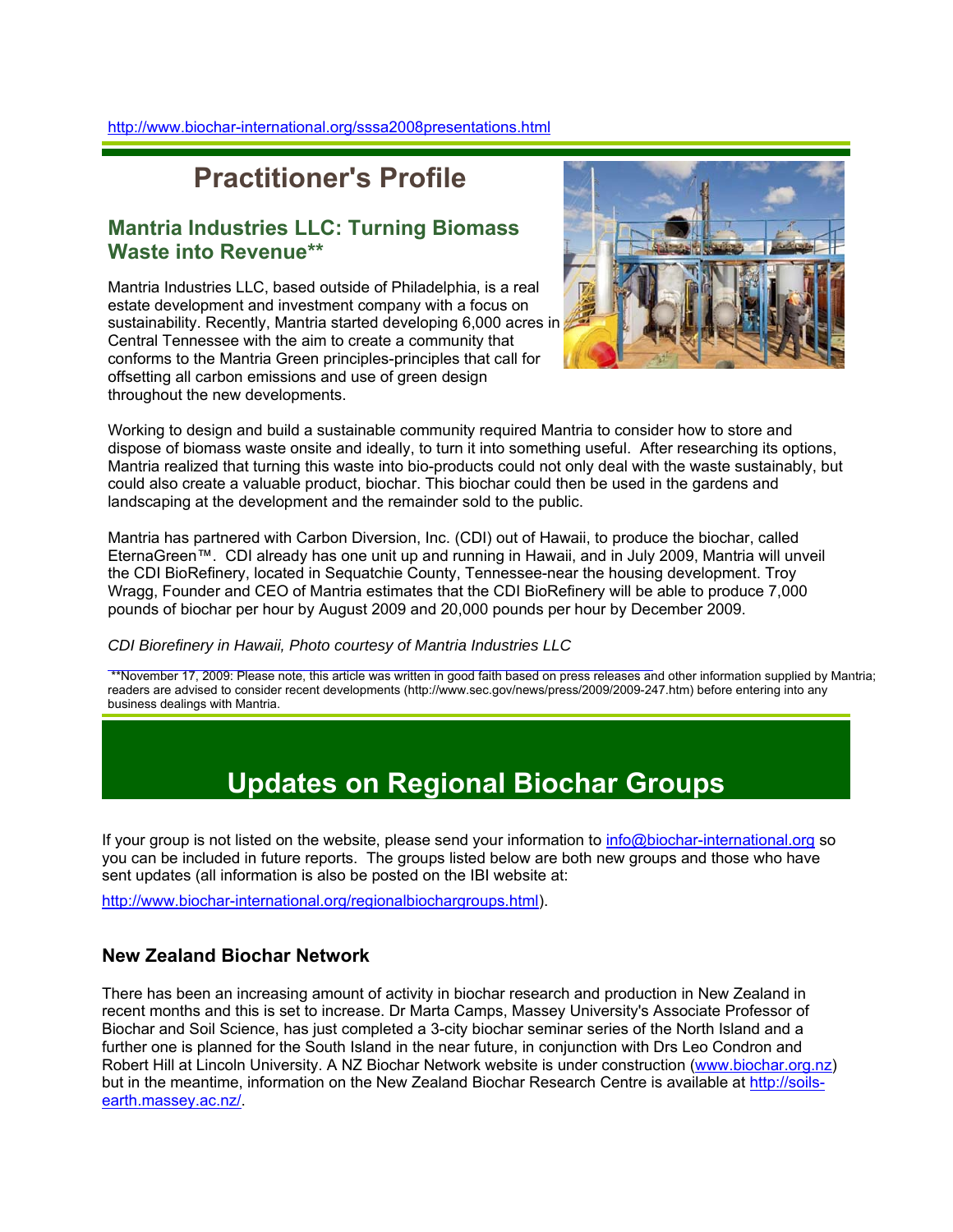New Zealand's first wood-to-bio-oil plant is being commissioned this month - and backers say it has the potential to vastly increase forest profitability while saving the climate. The Pukekohe plant, using a pyrolysis process, is a joint venture between New Zealand company Alternative Energy Solutions, Malaysia-based forest owner Ernslaw One, and the government's energy efficiency and conservation authority, EECA.

#### **Pacific Northwest Biochar Initiative (United States)**

The PNW group is holding its next regional gathering at the Pacific Northwest National Laboratory (PNNL) in Richland, Washington on May 21st-22nd. The meeting will include a technical session with an emphasis on biochar properties, the potential for climate change mitigation, and an overview of biochar production from sophisticated systems to backyard char barrels. We will also be addressing a framework for sustainability protocols including a carbon offset presentation by The Climate Trust. Finally we will be taking a biochar technology tour of laboratories and a cornfield plot, finishing with a visit to a local winery. More information is at the http://groups.google.com/group/pnw-biochar?hl=en

#### **Northeast Carbon-Negative Network (United States)**

The US Northeast Carbon-Negative Network announces two upcoming events. The Northeast Biochar Roundtable, Strategy & Planning for a Carbon Negative Future, will take place on Saturday, May 9 at Pony Farm in Temple, NH. The event will include roundtable conversations on the topics of biochar, farming, food and energy.

Save the date for the Biochar Symposium on Friday, November 13, 2009 at the University of Massachusetts in Amherst, MA. This will be a day of professional presentations on practical steps to sequester carbon, produce renewable energy, create sustainably fertile soil and grow nutrient-dense food. More information on both events can be found at http://carbon-negative.us

## **IBI and Biochar in the News in April 2009**

#### **General**

28 April 2009, Professor brings message about switchgrass to Mullins Chamber members Marion Star & Mullins Enterprise Reporter, http://www.scnow.com/scp/news/local/article/ professor\_brings\_message\_about\_switchgrass\_to\_mullins\_chamber\_members/42995/

28 April 2009, Toward climate geoengineering? Web Diary, http://webdiary.com.au/cms/?q=node/2783

27 April 2009, Dynamotive Produces Renewable Gasoline and Diesel from Biomass in Three-Stage Process: Pyrolysis, Hydroreforming, Hydrotreating Green Car Congress, http://www.greencarcongress.com/2009/04/dynamotive-bingo-20090425.html

27 April 2009, "Bio-coal" threat to the environment of international organizations to oppose people.com-China, http://env.people.com.cn/GB/9202544.html

26 April 2009, Ontario company produces gasoline from biomass Canadian Driver, http://www.canadiandriver.com/2009/04/26/ontario-company-produces-gasoline-frombiomass.htm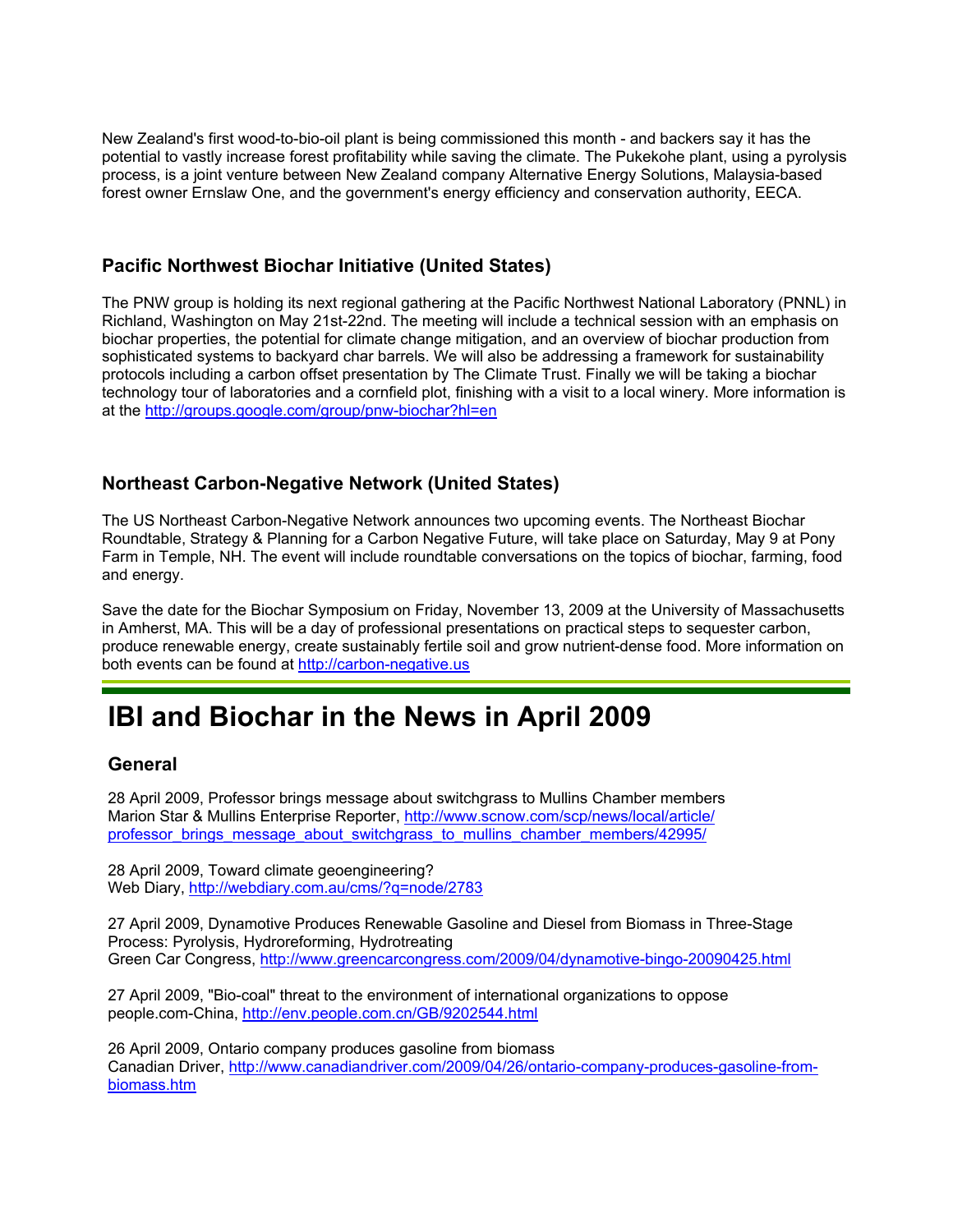26 April 2009, Du charbon vert pour réchauffer l'Afrique Terra Economica, http://www.terra-economica.info/Du-charbon-vert-pour-rechauffer-l,4626.html

24 April 2009, An evening of science: Carbon sequestration Nashoba Publishing, http://www.nashobapublishing.com/groton\_news/ci\_12219158

23 April 2009, "Penny Stocks that Perform" picks are: DYMTF, ECET, EMHD, NEOM, SRCH Trading Markets, http://www.tradingmarkets.com/.site/news/Stock%20News/2286342/

23 April 2009, At home with renewable energy Bolivar News, http://www.bolivarmonews.com/articles/2009/04/21/news/doc49ee30053 acf1606955820.txt

23 April 2009 Biofuel improvement wins students \$20,000: Climate challenge awards \$50,000 for eco-friendly ideas The Badger Herald, http://badgerherald.com/news/2009/04/23/biofuel\_improvement\_.php

22 April 2009, Biochar: The Key to Carbon-Negative Biofuels Renewable Energy World, http://www.renewableenergyworld.com/rea/news/ article/2009/04/biochar-the-key-to-carbon-negative-biofuels

20 April 2009, Senegal: Can "green charcoal" help save the trees? IRIN News, http://www.irinnews.org/Report.aspx?ReportId=84015

17 April 2009, Will the Emissions Trading Scheme be our next Republic? Online Opinion, http://www.onlineopinion.com.au/view.asp?article=8792

17 April 2009, Universidad de Tarapacá inicia proyecto biochar para mejorar suelos agrícolas La Segunda Online, http://www.lasegunda.com/ediciononline/educacion /detalle/index.asp?idnoticia=479318

17 April 2009, Inventori contro il global warming Qual Energia, http://qualenergia.it/view.php?id=913&contenuto=Articolo

16 April 2009, Third-World Stove Soot Is Target in Climate Fight New York Times, www.nytimes.com/2009/04/16/science/earth/16degrees.html

16 April 2009, The genial prophet of climate doom Irish Times, http://www.irishtimes.com/newspaper/sciencetoday/ 2009/0416/1224244802236.html

15 April 2009, What's New: Black Gold Agriculture My Garden Guide, http://mygardenguide.com/index.php?option=com\_content&task=view&id=1252&Itemid=27

15 April 2009, Peter Read: NGOs who oppose geo-engineering are running the risk of climatic catastrophe The Guardian, http://www.guardian.co.uk/environment/ cif-green/2009/apr/15/geoengineering-emissions-reduction

14 April 2009, Firm wins climate change award The Marlborough Express, http://www.stuff.co.nz/marlborough-express/ news/2333242/Firm-wins-climate-change-award

13 April 2009, Los bosques y el cambio climático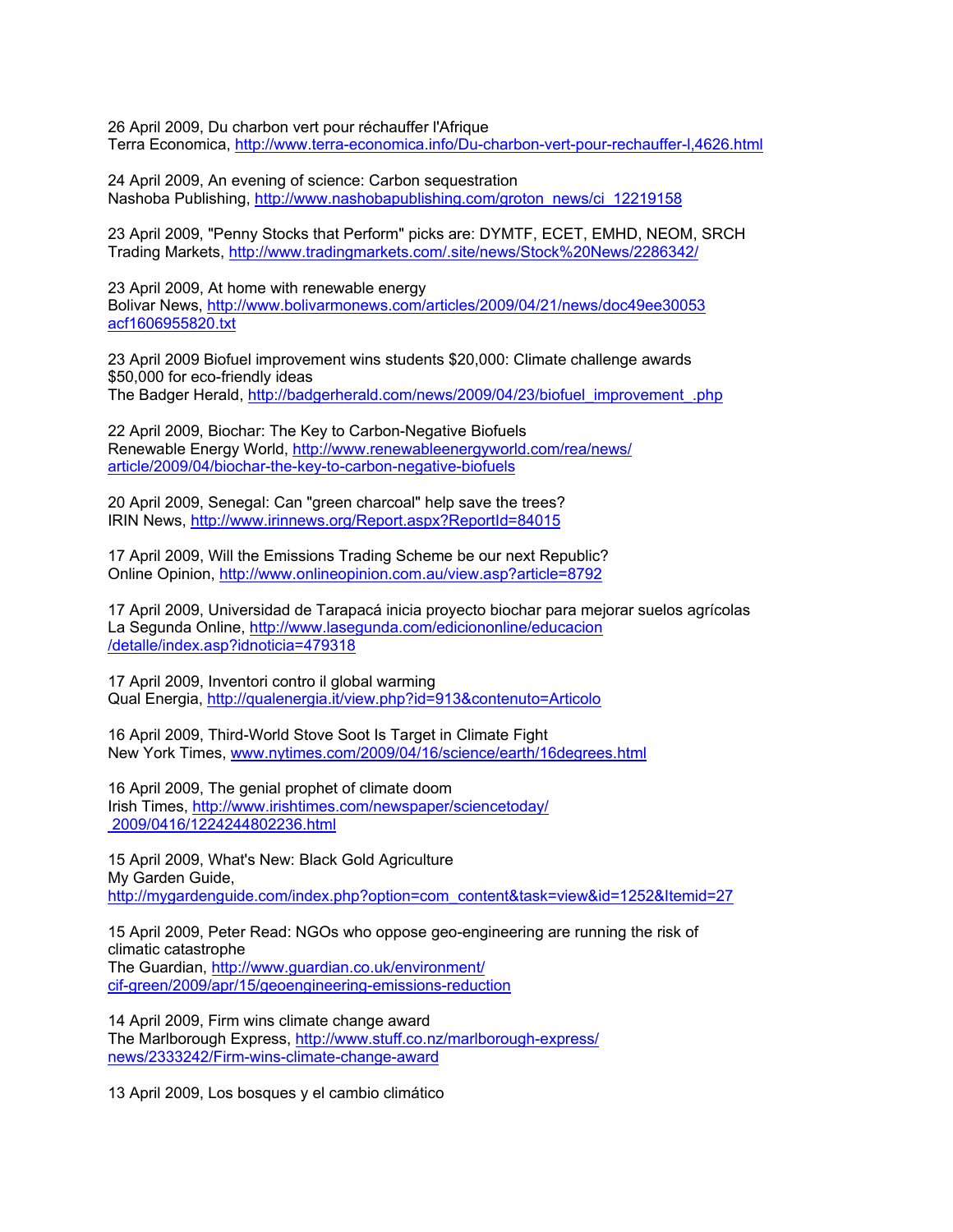Eco Portal, http://www.ecoportal.net/content/view/full/85299/

13 April 2009, Para los ecologistas, el carbón vegetal no es una solución contra el cambio climático Madrid Digital, http://www.madriddigital.info/5/14415/ para-ecologistas-carbon-vegetal-no-es-una-solucion-contra-cambio-climatico.html

10 April 2009,Pueblos de la Amazonía: ¿la salvación para el calentamiento global? Radio Nederland, http://www.informarn.nl/informes/medioambiente/act090410 terra-preta-biochar

10 April 2009, Biochar could ease beetle-kill pain: Ex-Forest Service ranger discusses new alternatives at forest task force meetings Summit Daily, http://www.summitdaily.com/article/20090410/NEWS/ 904099938/1078&ParentProfile=1055

9 April 2009, Farmers' markets, other groups get boost Capital Press, http://www.capitalpress.info/main.asp?SectionID=67&SubSectionID=618&ArticleID=50390&TM=49949.67

9 April 2009, The Secret of El Dorado revealed: Amazonian jungles reveal the secret of El Dorado's wealth -- biochar. Mother Nature Network, http://www.mnn.com/technology/research-innovations /blogs/the-secret-of-el-dorado-revealed

9 April 2009, Prize for 'Sun in the box' cooker BBC News, http://news.bbc.co.uk/2/hi/science/nature/7991654.stm

9 April 2009, Edinburgh scientists develop charcoal to store carbon STV, http://news.stv.tv/scotland/87555-edinburgh-scientists-develop-charcoal-to-store-carbon/

9 April 2009, Biochar and bluestain Summit Daily, http://www.summitdaily.com/article/20090407/ NEWS/904079991/1078&ParentProfile=1055

9 April 2009, Will indigenous agriculture save our climate? Radio Netherlands, http://www.radionetherlands.nl/development/090409-environment-agriculture 8 Apri 2009, Effetto serra: la "terra nera" assorbe i gas serra Eco O, http://www.ecoo.it/articolo/effetto-serra-la-terra-nera-assorbe-i-gas-serra/107/

8 April 2009, Gloria Flora: Monbiot cautioned to hold the explosives - Don't throw out the biochar baby with the bathwater 4 Grist Magazine, http://www.grist.org/article/biochar-babies-and-bathwater

8 April 2009, Charcoal plan for carbon storage under fire Science and Development Network, http://www.scidev.net/en/agriculture-andenvironment/charcoal-plan-for-carbon-storage-underfire.html?utm\_source=link&utm\_medium=rss&utm\_campaign=en\_agricultureandenvironment

8 April 2009, Carbon-storing charcoal The Engineer Online, http://www.theengineer.co.uk/Articles/ 310810/Carbon-storing+charcoal.htm

8 April 2009, Pas op, er is weer een wondermiddel NRC Handelsblad, http://weblogs3.nrc.nl/klimaatblog/2009/04/08/pas-op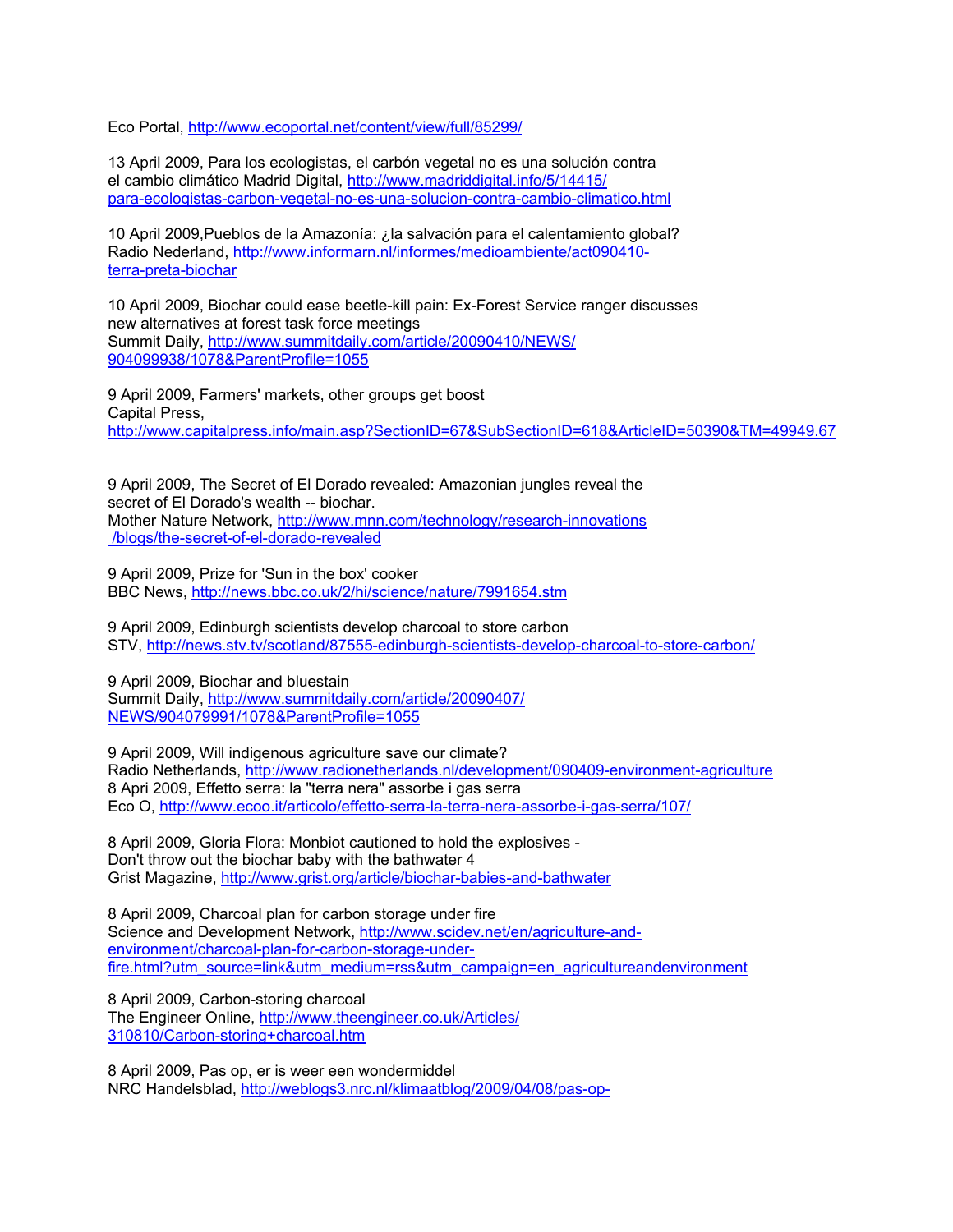er-is-weer-een-wondermiddel/

7 April 2009, The Biochar Strategy: A multinational, local approach to fighting climate change Oh My News, http://english.ohmynews.com/ArticleView/article\_view.asp?menu=A11100&no=385028&rel\_no=1&back\_url

7 April 2009, \$1.25 million funds to fuel bioenergy research Check Biotech, http://bioenergy.checkbiotech.org/news/ 125 million funds fuel bioenergy research

6 April 2009, Hacking The Auto X-Prize World Changing, http://www.worldchanging.com/archives/009700.html

6 April 2009,Soneva Fushi Inaugurates Eco Centro - A Waste Management System Asia Travel Tips, http://www.asiatraveltips.com/news09/64-WasteManagement.shtml

6 April 2009, New Study: Black Carbon Responsible for Half of Arctic Warming eGov Monitor, http://www.egovmonitor.com/node/24497

6 April 2009, Biochar for carbon storage comes under fire CNET, http://news.cnet.com/8301-11128\_3-10212763-54.html

6 April 2009, Biochar: A new threat to people, land and ecosystems? Das Nachrichten, http://nachwachsende-rohstoffe.info/nachricht.php?id=20090407-01

5 April 2009, Black carbon linked to half of Arctic warming Mongabay, http://news.mongabay.com/2009/0405-hance\_blackcarbon.html

5 April 2009, Poop power, the old dream revisited ZDNet, http://blogs.zdnet.com/green/?p=3681

4 April 2009, La stufa di Kibera Il Manifesto, http://www.ilmanifesto.it/archivi/terra-terra/nocache/1/pezzo/49e4aa93d175d/

2 April 2009, Graphic Series: Earthly Ideas, Biochar World Changing, http://www.worldchanging.com/archives/009683.html

2 April 2009, Bart King: Biochar - The Great Black Hope Sustainable Business, http://www.sustainablebusiness.com/index.cfm/go/news.feature/id/1659

2 April 2009, Did Amazon ancients make perfect soil? Idaho Statesman, http://www.idahostatesman.com/lauterbach/story/717636.html

1 April 2009, Biochar: The New Fuel For Your Fire Earth 911, http://earth911.com/blog/2009/04/01/biochar-the-new-fuel-for-your-fire/

1 April 2009, Secrets of the Amazon may help Scotland reduce global warming The Scotsman, http://news.scotsman.com/scotland/Secrets-of-the-Amazon-may.5127623.jp

#### **Industry Press Releases**

NOTE: If you would like your company's press release to appear in this space, please send it to: kelpie@dishmail.net